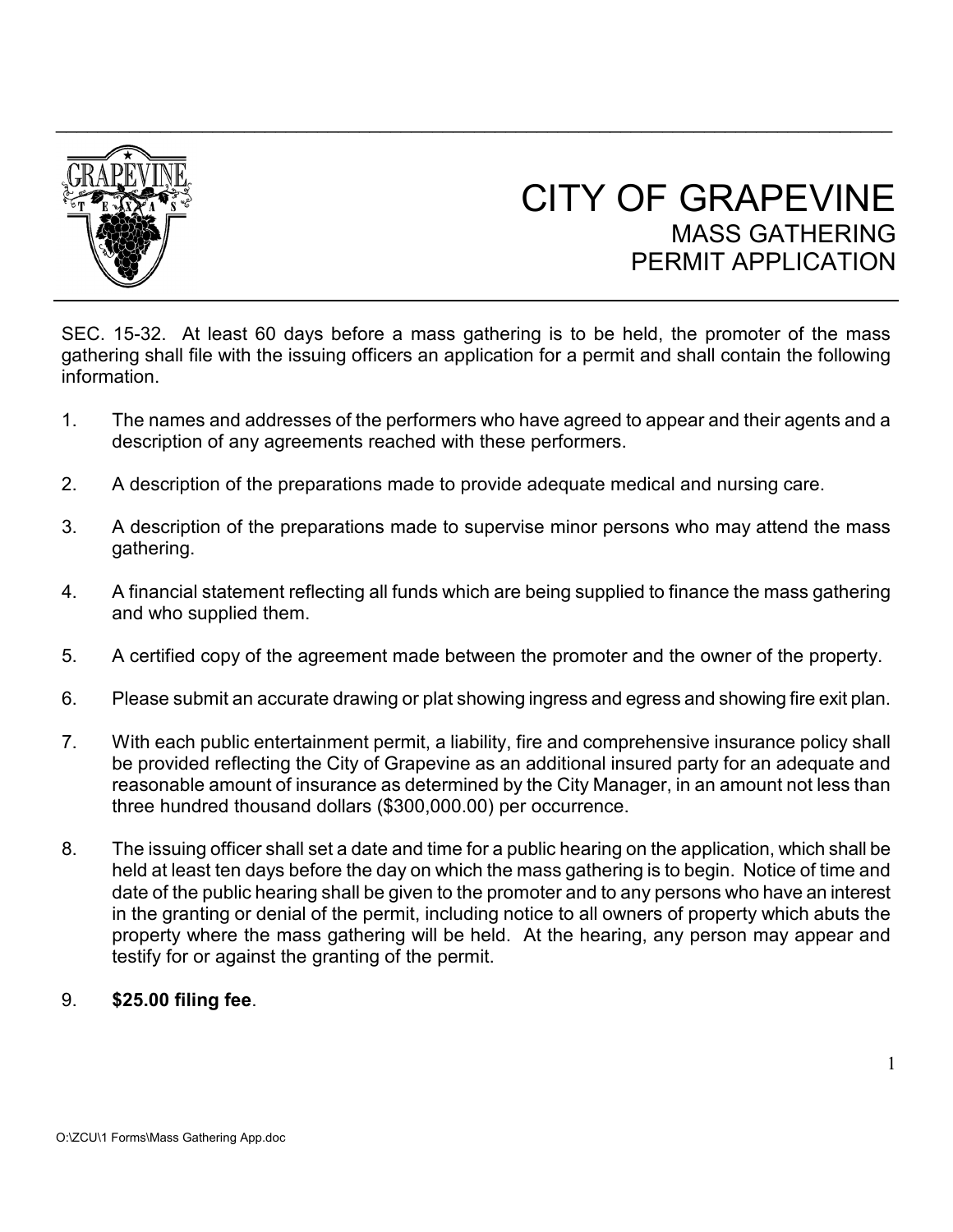

## CITY OF GRAPEVINE MASS GATHERING PERMIT APPLICATION

SEC. 15-32. At least 60 days before a mass gathering is to be held, the promoter of the mass gathering shall file with the issuing officers an application for a permit and shall contain the following information.

1. Promoter

| 2. | Property owner |  |  |  |  |
|----|----------------|--|--|--|--|
|    |                |  |  |  |  |
|    |                |  |  |  |  |
|    |                |  |  |  |  |
|    |                |  |  |  |  |
| 3. |                |  |  |  |  |
| 4. |                |  |  |  |  |
| 5. |                |  |  |  |  |
|    |                |  |  |  |  |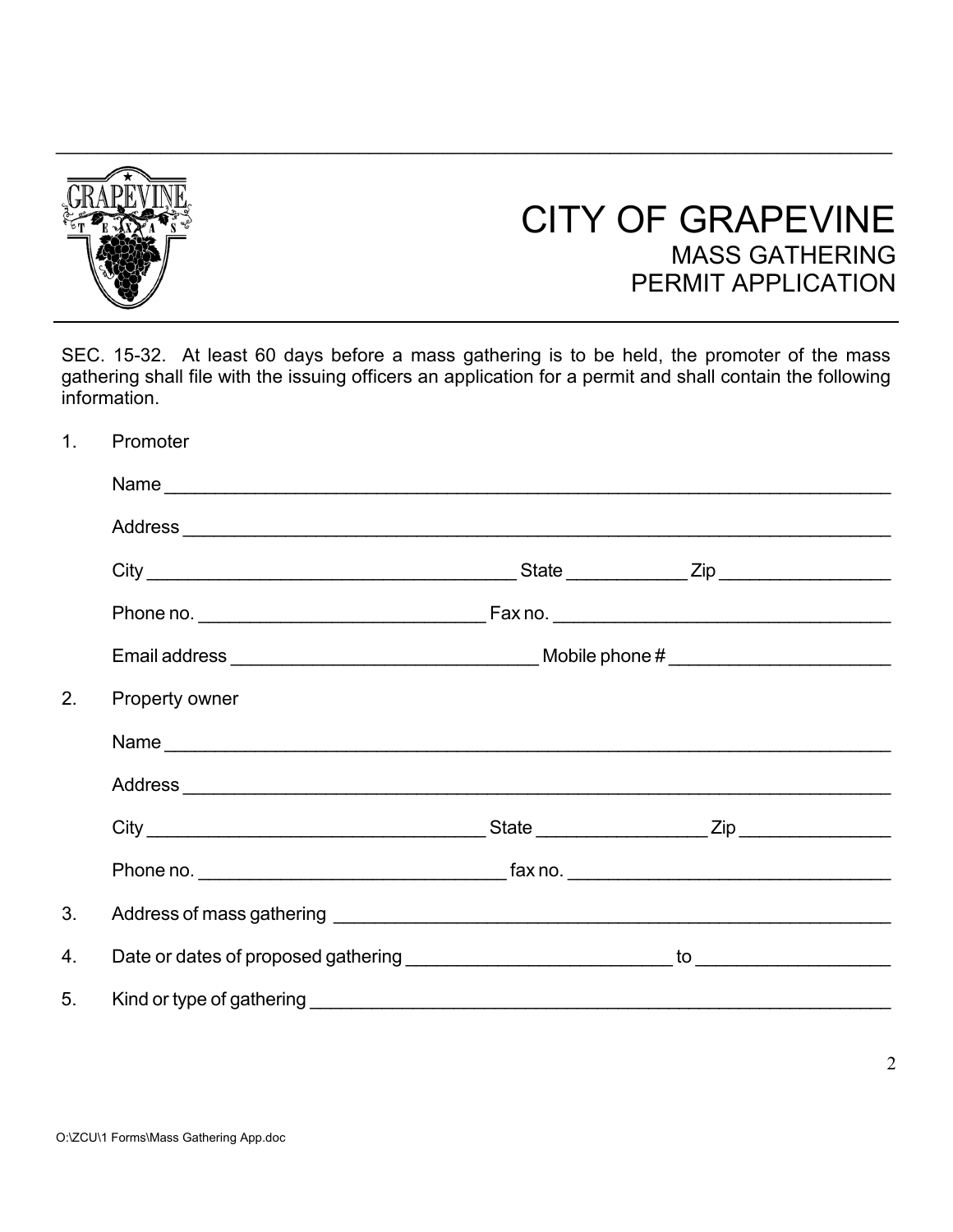| 6.  |                                                                                                                                                                             |
|-----|-----------------------------------------------------------------------------------------------------------------------------------------------------------------------------|
| 7.  |                                                                                                                                                                             |
| 8.  | Number of restrooms available within facility __________________________________                                                                                            |
| 9.  |                                                                                                                                                                             |
| 10. | Number of persons the promoter will allow to attend the mass gathering ____________, submit<br>a plan which the promoter intends to use to limit attendance to this number. |
|     |                                                                                                                                                                             |
|     |                                                                                                                                                                             |
|     |                                                                                                                                                                             |
|     |                                                                                                                                                                             |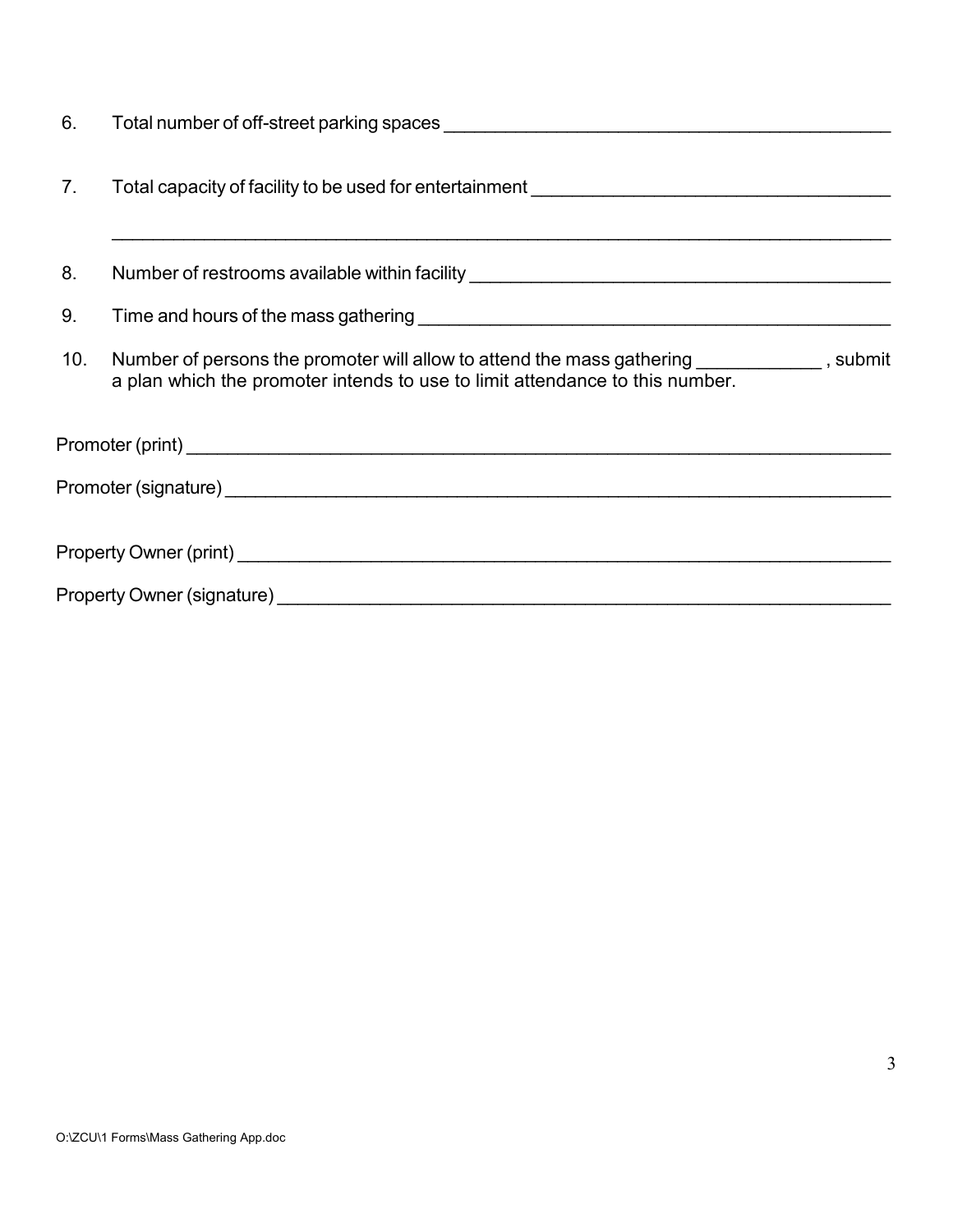| The State of the State of the State of the State of the State of the State of the State of the State of the State of the State of the State of the State of the State of the State of the State of the State of the State of t       |                                                                                                                       |  |  |  |  |                                 |
|--------------------------------------------------------------------------------------------------------------------------------------------------------------------------------------------------------------------------------------|-----------------------------------------------------------------------------------------------------------------------|--|--|--|--|---------------------------------|
| County of <b>County of Electron County of The County of The County of The County of The County of The County of The County of The County of The County of The County of The County of The County of The County of The County of </b> |                                                                                                                       |  |  |  |  |                                 |
| Before me<br>____________________ or through ___________________________________(description of                                                                                                                                      |                                                                                                                       |  |  |  |  | on this day personally appeared |
| identity card or other document) to be the person whose name is subscribed to the foregoing instrument<br>and acknowledged to me that he executed the same for the purposes and consideration therein<br>expressed.                  |                                                                                                                       |  |  |  |  |                                 |
| Given under my hand and seal of office this ________ day of _____________________, A.D. __________.                                                                                                                                  |                                                                                                                       |  |  |  |  |                                 |
| seal                                                                                                                                                                                                                                 | Notary signature                                                                                                      |  |  |  |  |                                 |
| The State of ________________                                                                                                                                                                                                        |                                                                                                                       |  |  |  |  |                                 |
| County of ____________________                                                                                                                                                                                                       |                                                                                                                       |  |  |  |  |                                 |
|                                                                                                                                                                                                                                      | known to me (or proved to me on the oath of<br>__________ or through _________________________________(description of |  |  |  |  | on this day personally appeared |
| identity card or other document) to be the person whose name is subscribed to the foregoing instrument<br>and acknowledged to me that he executed the same for the purposes and consideration therein<br>expressed.                  |                                                                                                                       |  |  |  |  |                                 |
| Given under my hand and seal of office this ________ day of _____________________, A.D. __________.                                                                                                                                  |                                                                                                                       |  |  |  |  |                                 |
| seal                                                                                                                                                                                                                                 |                                                                                                                       |  |  |  |  |                                 |

Notary signature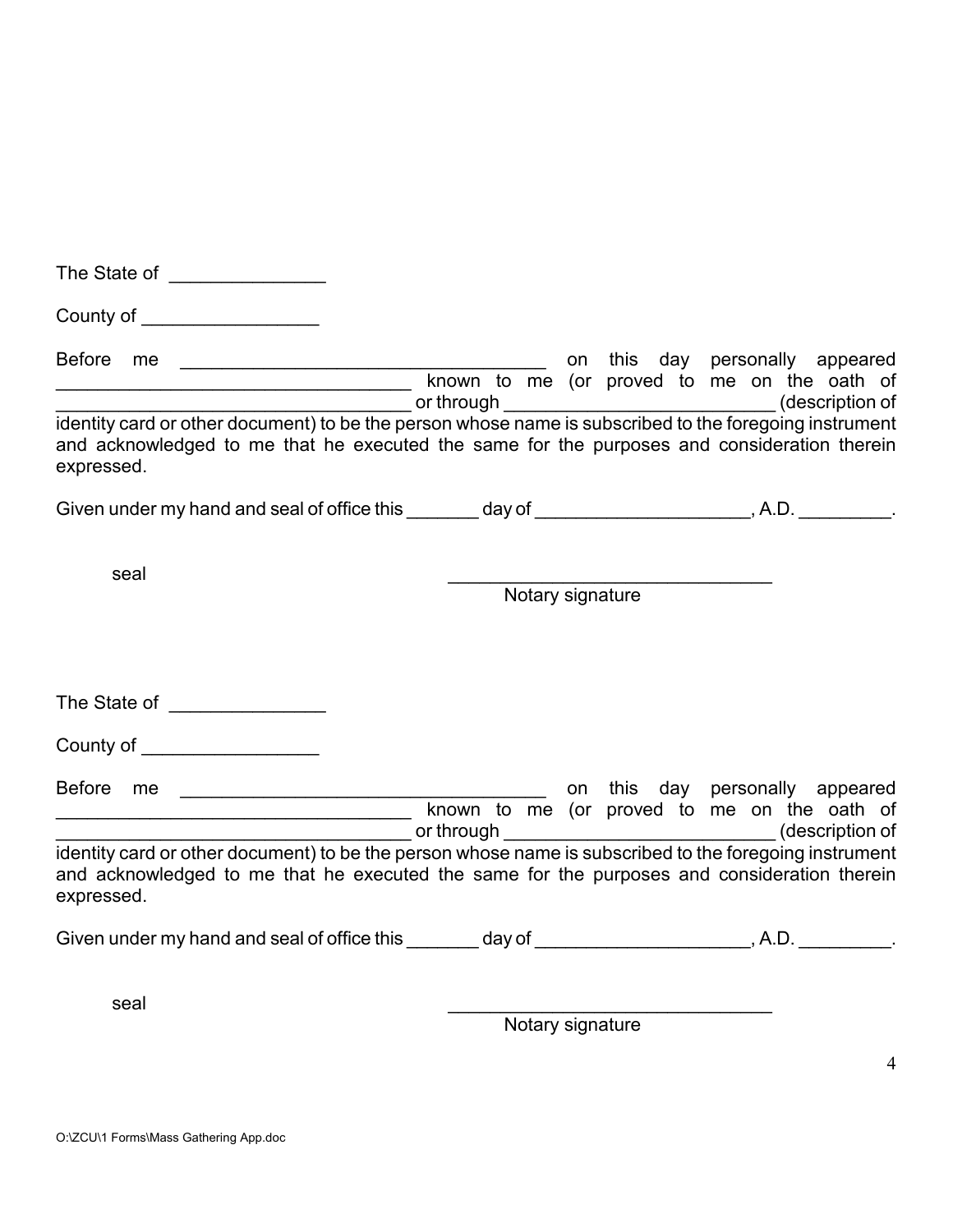ARTICLE II. MASSGATHERINGS\*

 $\overline{\phantom{a}}$ \*Cross references: Parade permit, § 23-24; public entertainment permit, § 15-8. State law references: MassGatherings Act, V.T.C.A., Health and Safety Code § 751.001 et seq.; outdoor music festival regulations, Vernon's Ann. Civ. St. art. 9003.

Sec. 15-30. Definitions.

 $\overline{\phantom{a}}$ 

As used in this article, the following terms shall have the respective meanings:

Issuing officer: The city manager or his designated representative.

Massgathering: Any meeting or gathering held within the city, wherein anyone in attendance at the meeting or gathering is not or is not expected to be within a permanent structure and which attracts or can be expected to attract more than 500 persons who will remain at the location of the gathering for a period of more than six continuous hours.

Permanent: As used in "permanent structure" means any man-made structure for which the city has issued a building permit, a plumbing permit, and an electrical permit; and which has existing and currently operating plumbing and electrical service which complies with all ordinances of the city; and which has an existing and currently operating supply of water provided only by the city, and which has existing and currently operating sanitary sewer service provided only by the city.

Promoter: Any person, group of persons, firm, corporation, partnership, or association that organizes, promotes, manages, finances, or holds a massgathering.

(Ord. No. 74-39, § 2, 11-14-74)

Sec. 15-31. Permits--Required.

No person may act as a promoter of a massgathering in the city unless he obtains a permit from the issuing officer under the provisions of this article. If the owner of the property on which the massgathering will be held is not the promoter as defined in section 15-30, the owner of the property shall also be required to obtain a permit under the provisions of this article as specified and required of a promoter. (Ord. No. 74-39, § 3, 11-14-74)

Sec. 15-32. Same--Application; fee; bond.

(a) At least 60 days before a massgathering is to be held, the promoter of the massgathering shall file with the issuing officers an application for a permit.

(b) The application shall include the following:

(1) The name and address of the promoter.

(2) A financial statement reflecting all funds which are being supplied to finance the massgathering and who supplied them.

(3) The name and address of the owner of the property on which the massgathering is to be held and a certified copy of the agreement made between the promoter and the owner of the property.

(4) The location and a description of the property on which the massgathering is to be held.

(5) The dates and the times that the massgathering will be held.

(6) The number of persons the promoter will allow to attend the massgathering and the plan which the promoter intends to use to limit attendance to this number.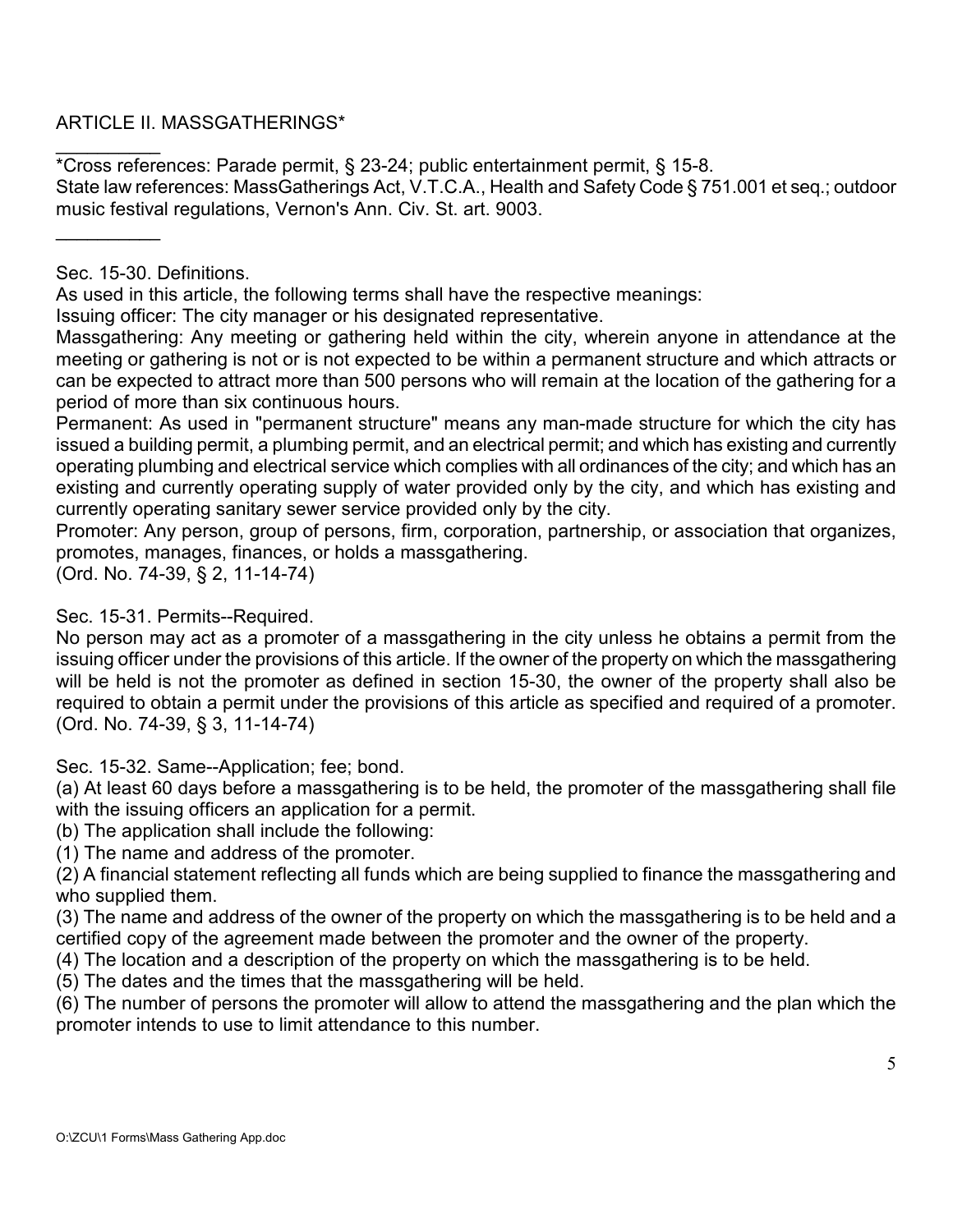(7) The names and addresses of the performers who have agreed to appear and their agents and a description of any agreements reached with these performers.

(8) A description of all steps taken by the promoter to assure that minimum standards of sanitation and health will be maintained during the massgathering.

(9) A description of all preparations being made to provide traffic control and to assure that the massgathering will be conducted in an orderly fashion and that the physical safety of the persons in attendance will be protected.

(10) A description of the preparations made to provide adequate medical and nursing care; and

(11) A description of the preparations made to supervise minor persons who may attend the massgathering.

(c) A filing fee of \$25.00 must be submitted with the application for a permit.

(d) The issuing officer, upon a full and complete investigation of the proposed massgathering, shall have the authority to require the promoter to post a bond in an amount that would cover all reasonable expenses entailed in cleaning up the premises after the gathering in the event the promoter fails to do so. The issuing officer shall have the authority to require either a cash bond or a corporate surety bond at his discretion. The bond shall be released and returned upon the clean up and maintenance being accomplished by the promoter. If it is necessary for the city to accomplish the clean up, the bond will be used to cover the city's reasonable and necessary expenses.

(Ord. No. 74-39, § 4, 11-14-74)

Sec. 15-33. Same--Investigations.

(a) After an application is filed with the issuing officer, he shall send copies to the city health officer or the party serving in that capacity as designated by the city manager, and the chief of police.

(b) The city health officer shall inquire into preparations for the massgathering and at least five days before the hearing shall submit a report to the issuing officer stating whether or not he believes that the minimum standards of health and sanitation provided by state and local laws, rules, regulations and orders will be maintained.

(c) The chief of police shall investigate preparations for the massgathering and at least five days before the hearing shall submit a report to the issuing officer stating whether or not he believes that the minimum standards provided by state and local laws, rules, regulations, and orders for assuring public safety and order will be maintained.

(d) The issuing officer may conduct any additional investigation which he considers necessary.

(e) The city health officer and the chief of police shall be available to give testimony relating to their reports at the hearing.

(Ord. No. 74-39, § 5, 11-14-74)

## Sec. 15-34. Same--Hearing.

(a) The issuing officer shall set a date and a time for a public hearing on the application, which shall be held at least ten days before the day on which the massgathering is to begin.

(b) Notice of the time and place of the public hearing shall be given to the promoter and to any persons who have an interest in the granting or denial of the permit, including notice to all owners of property which abuts the property where the massgathering will be held.

(c) At the hearing, any person may appear and testify for or against the granting of the permit.